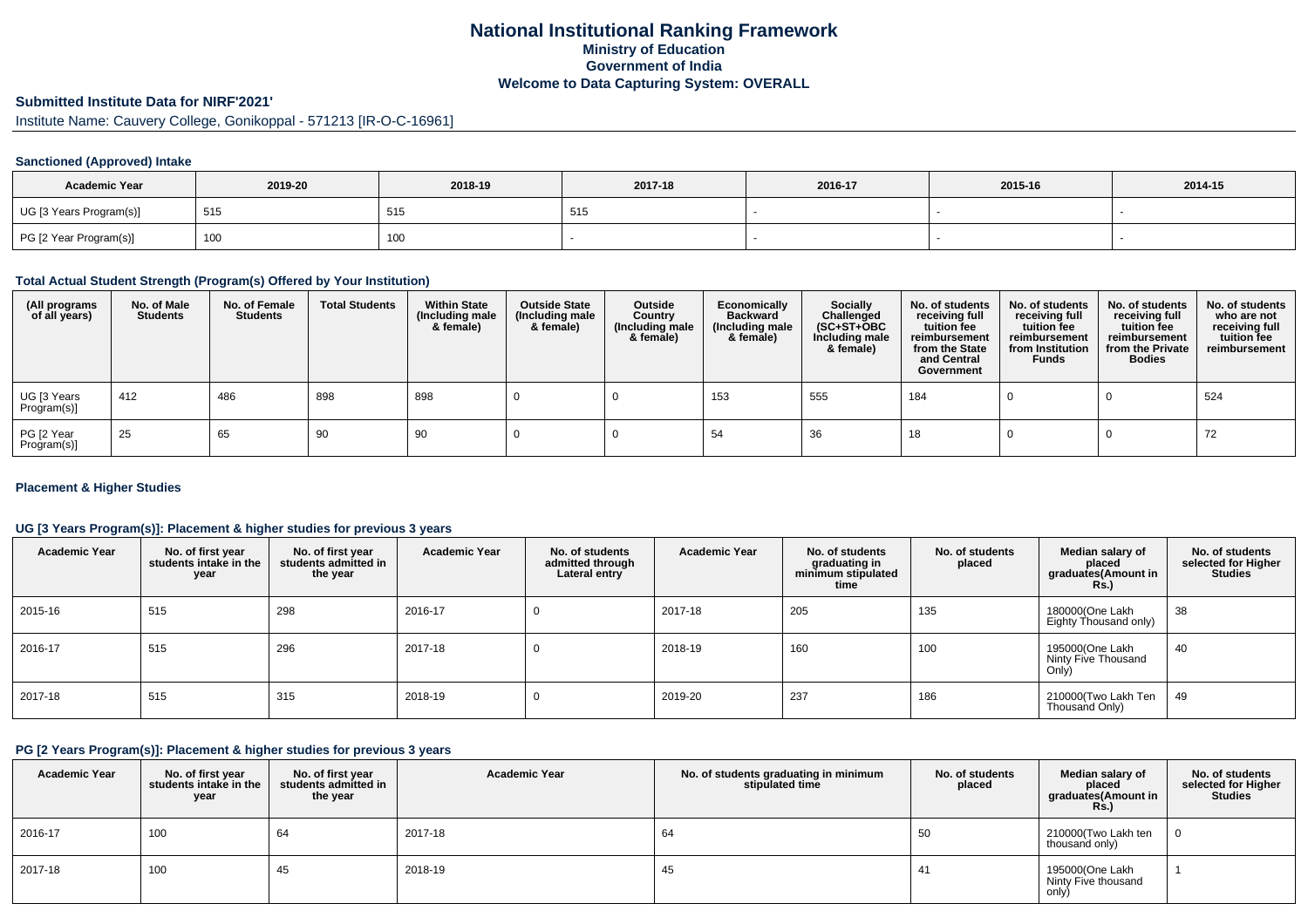| 2018-19 | 100 |  | 2019-20 |  |  | 215000(Two Lakh<br>$ -$<br>า thousand only)<br>ו נכפו | - 61 |
|---------|-----|--|---------|--|--|-------------------------------------------------------|------|
|---------|-----|--|---------|--|--|-------------------------------------------------------|------|

## **Ph.D Student Details**

| Ph.D (Student pursuing doctoral program till 2019-20 Students admitted in the academic year 2020-21 should not be entered here.) |         |                                                            |         |  |  |  |
|----------------------------------------------------------------------------------------------------------------------------------|---------|------------------------------------------------------------|---------|--|--|--|
| <b>Total Students</b>                                                                                                            |         |                                                            |         |  |  |  |
| Full Time                                                                                                                        |         |                                                            |         |  |  |  |
| Part Time                                                                                                                        |         |                                                            |         |  |  |  |
|                                                                                                                                  |         | No. of Ph.D students graduated (including Integrated Ph.D) |         |  |  |  |
|                                                                                                                                  | 2019-20 | 2018-19                                                    | 2017-18 |  |  |  |
| Full Time                                                                                                                        |         |                                                            |         |  |  |  |
| Part Time                                                                                                                        |         |                                                            |         |  |  |  |

#### **Online Education**

| . Does all programs/courses were completed on time.                                                         |  | Yes                                                                                                                                                                                                                                                                                                                                                                                                                                                                                                                                                                                                                                                                                                                                                                                                                                                                                                                                                                                                                                                                                                                                                                                                                                                                                                                                                                          |                                                |  |  |
|-------------------------------------------------------------------------------------------------------------|--|------------------------------------------------------------------------------------------------------------------------------------------------------------------------------------------------------------------------------------------------------------------------------------------------------------------------------------------------------------------------------------------------------------------------------------------------------------------------------------------------------------------------------------------------------------------------------------------------------------------------------------------------------------------------------------------------------------------------------------------------------------------------------------------------------------------------------------------------------------------------------------------------------------------------------------------------------------------------------------------------------------------------------------------------------------------------------------------------------------------------------------------------------------------------------------------------------------------------------------------------------------------------------------------------------------------------------------------------------------------------------|------------------------------------------------|--|--|
| 2. Measures taken to complete the syllabus of courses and programs.                                         |  | In the unprecedented COVID-19 crisis, instead of the regular class room teaching, the institution had advised the faculties to take<br>up online teaching through Zoom and Google Meet. However, the new scenario posed challenges in various sorts. Being a rural<br>college, the students complained of poor network which was a major setback for the students as well as the teachers. Gradually,<br>the institution provided the necessary facilities to the faculty, enabling them to record the classes and send them to the student<br>groups which was formed class wise. Copies of the all the study materials were submitted to the library, in order to help the<br>students who were unable to access them online. Videos were prepared and uploaded in the YouTube for the benefit of the<br>students. In addition to all this, webinars and e-quiz were conducted to involve the students in the learning activities.<br>Contact classes were conducted on shift basis to address and clarify the doubts of the students regarding the syllabus covered. In<br>these contact classes we strictly followed the SOP guidelines issued by the Government and the University. Though the<br>attendance for these contact classes were very less in the initial days, the strength improved gradually. Nearly, 80% of the<br>students attended on a regular basis. |                                                |  |  |
| 3. The period of delay in completion of syllabus (in months).                                               |  |                                                                                                                                                                                                                                                                                                                                                                                                                                                                                                                                                                                                                                                                                                                                                                                                                                                                                                                                                                                                                                                                                                                                                                                                                                                                                                                                                                              |                                                |  |  |
| 4. The period of delay in conducting exams (in months).                                                     |  |                                                                                                                                                                                                                                                                                                                                                                                                                                                                                                                                                                                                                                                                                                                                                                                                                                                                                                                                                                                                                                                                                                                                                                                                                                                                                                                                                                              |                                                |  |  |
| <b>Portal Name</b><br>No, of students offered online courses which have credit<br>transferred to transcript |  | Total no. of online courses which have credit transferred<br>to the transcript                                                                                                                                                                                                                                                                                                                                                                                                                                                                                                                                                                                                                                                                                                                                                                                                                                                                                                                                                                                                                                                                                                                                                                                                                                                                                               | Total no. of credits transferred to transcript |  |  |
| Swayam                                                                                                      |  |                                                                                                                                                                                                                                                                                                                                                                                                                                                                                                                                                                                                                                                                                                                                                                                                                                                                                                                                                                                                                                                                                                                                                                                                                                                                                                                                                                              |                                                |  |  |
| 5. No. of courses developed and available online on Swayam platform by your institution faculty             |  |                                                                                                                                                                                                                                                                                                                                                                                                                                                                                                                                                                                                                                                                                                                                                                                                                                                                                                                                                                                                                                                                                                                                                                                                                                                                                                                                                                              |                                                |  |  |

## **Financial Resources: Utilised Amount for the Capital expenditure for previous 3 years**

| <b>Academic Year</b>                                                                                 | 2019-20                                                    | 2018-19                                                        | 2017-18                                                  |  |  |  |  |  |
|------------------------------------------------------------------------------------------------------|------------------------------------------------------------|----------------------------------------------------------------|----------------------------------------------------------|--|--|--|--|--|
|                                                                                                      | <b>Utilised Amount</b>                                     | <b>Utilised Amount</b>                                         | <b>Utilised Amount</b>                                   |  |  |  |  |  |
| Annual Capital Expenditure on Academic Activities and Resources (excluding expenditure on buildings) |                                                            |                                                                |                                                          |  |  |  |  |  |
| Library                                                                                              | 39836 (Thirty Nine Thousand Eight hundred Thirty Six only) | 54977 (Fifty Four Thousand Nine Hundred Seventy Seven<br>Only) | 65454 (Sixty Five Thousand Four Hundred Fifty Four Only) |  |  |  |  |  |
| New Equipment for Laboratories                                                                       | 0 (Zero)                                                   | 0 (Zero)                                                       | 0 (Zero)                                                 |  |  |  |  |  |
| <b>Engineering Workshops</b>                                                                         | 0 (Zero)                                                   | 0 (Zero)                                                       | 0 (Zero)                                                 |  |  |  |  |  |
| Other expenditure on creation of Capital Assets (excluding<br>expenditure on Land and Building)      | 0 (Zero)                                                   | 0 (Zero)                                                       | 0 (Zero)                                                 |  |  |  |  |  |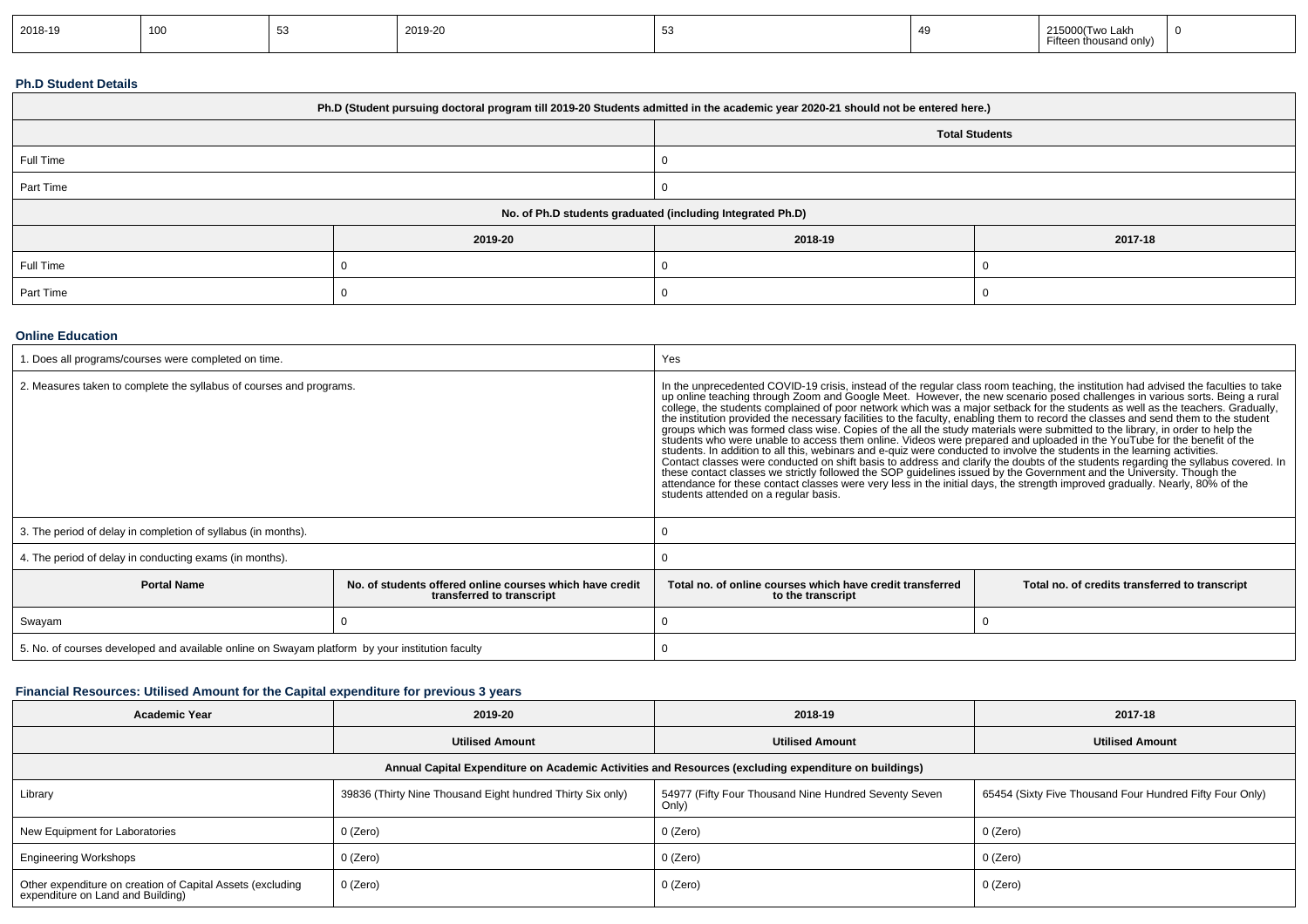#### **Financial Resources: Utilised Amount for the Operational expenditure for previous 3 years**

| <b>Academic Year</b>                                                                                                                                                                           | 2019-20                                                                               | 2018-19                                                                                 | 2017-18                                                                  |  |  |  |  |
|------------------------------------------------------------------------------------------------------------------------------------------------------------------------------------------------|---------------------------------------------------------------------------------------|-----------------------------------------------------------------------------------------|--------------------------------------------------------------------------|--|--|--|--|
|                                                                                                                                                                                                | <b>Utilised Amount</b>                                                                | <b>Utilised Amount</b>                                                                  | <b>Utilised Amount</b>                                                   |  |  |  |  |
| <b>Annual Operational Expenditure</b>                                                                                                                                                          |                                                                                       |                                                                                         |                                                                          |  |  |  |  |
| Salaries (Teaching and Non Teaching staff)                                                                                                                                                     | 27049284 (Two Crore Seventy Lakh Forty Nine Thousand Two<br>hundred Eighty Four Only) | 30468593 (Three crore Four Lakh Sixty Eight Thousand Five<br>Hundred Ninety Three Only) | 30340014 (Three Crore Thrity Four Lakh Fourteen Only)                    |  |  |  |  |
| Maintenance of Academic Infrastructure or consumables and<br>other running expenditures(excluding maintenance of hostels<br>and allied services, rent of the building, depreciation cost, etc) | 1633679 (Sixteen Lakh Thirty Three thousand Six hundred<br>Seventy Nine Only)         | 1353599 (Thirteen Lakh Fifty Three Thousand Five Hundred<br>Ninety Nine Only)           | 1223380 (Twelve Lakh Twenty Three Thousand Three hundred<br>Eighty only) |  |  |  |  |
| Seminars/Conferences/Workshops                                                                                                                                                                 | 0 (Zero)                                                                              | $0$ (Zero)                                                                              | 0 (Zero)                                                                 |  |  |  |  |

#### **IPR**

| Calendar year            | 2019 | 2018 | 2017 |
|--------------------------|------|------|------|
| No. of Patents Published |      |      |      |
| No. of Patents Granted   |      |      |      |

#### **Sponsored Research Details**

| <b>Financial Year</b>                    | 2019-20 | 2018-19 | 2017-18 |
|------------------------------------------|---------|---------|---------|
| Total no. of Sponsored Projects          |         |         |         |
| Total no. of Funding Agencies            |         |         |         |
| Total Amount Received (Amount in Rupees) |         |         |         |
| Amount Received in Words                 | Zero    | Zero    | Zero    |

# **Consultancy Project Details**

| <b>Financial Year</b>                    | 2019-20 | 2018-19 | 2017-18 |
|------------------------------------------|---------|---------|---------|
| Total no. of Consultancy Projects        |         |         |         |
| Total no. of Client Organizations        |         |         |         |
| Total Amount Received (Amount in Rupees) |         |         |         |
| Amount Received in Words                 | Zero    | Zero    | Zero    |

# **Executive Development Program/Management Development Programs**

| <b>Financial Year</b>                                                             | 2019-20 | 2018-19 | 2017-18 |
|-----------------------------------------------------------------------------------|---------|---------|---------|
| Total no. of Executive Development Programs/ Management<br>Development Programs   |         |         |         |
| Total no. of Participants                                                         |         |         |         |
| Total Annual Earnings (Amount in Rupees)(Excluding Lodging<br>& Boarding Charges) | - 0     |         |         |
| Total Annual Earnings in Words                                                    | Zero    | Zero    | Zero    |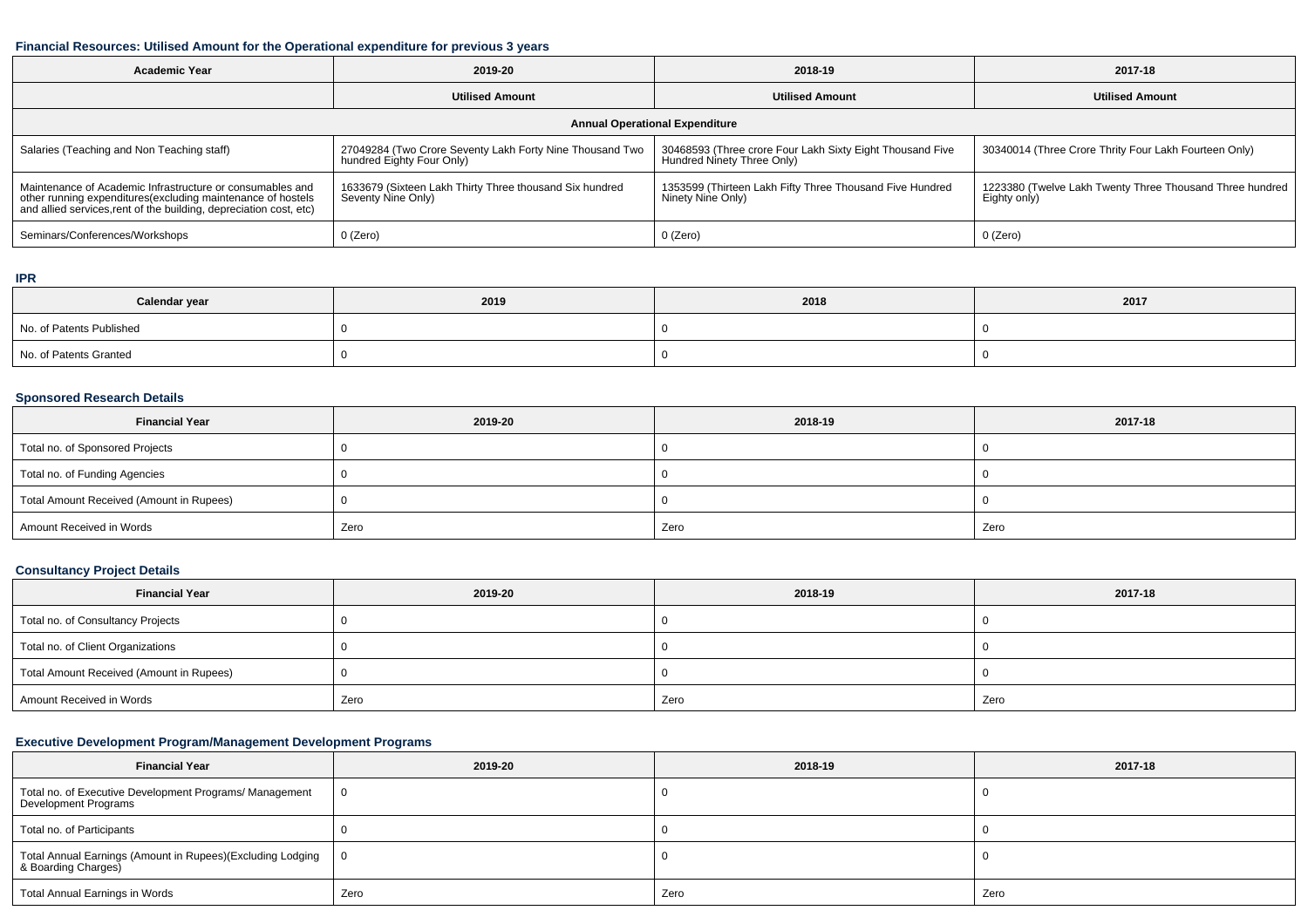## **PCS Facilities: Facilities of physically challenged students**

| 1. Do your institution buildings have Lifts/Ramps?                                                                                                        | Not available |
|-----------------------------------------------------------------------------------------------------------------------------------------------------------|---------------|
| 2. Do your institution have provision for walking aids, includingwheelchairs and transportation from one building to another for<br>handicapped students? | Yes           |
| 3. Do your institution buildings have specially designed toilets for handicapped students?                                                                | Not available |

#### **Accreditation**

#### **NBA Accreditation**

| 1. Does your institute have a valid NBA Accreditation? | NC |
|--------------------------------------------------------|----|
|--------------------------------------------------------|----|

## **NAAC Accreditation**

| 1. Does your institute have a valid NAAC Accreditation? |  | <b>YES</b>                |      |  |  |
|---------------------------------------------------------|--|---------------------------|------|--|--|
| Valid from                                              |  | <b>CGPA</b><br>Valid upto |      |  |  |
| 02-05-2017<br>01-05-2022                                |  |                           | 3.14 |  |  |

## **Faculty Details**

| Srno           | Name             | Age | Designation            | Gender | Qualification              | Experience (In<br>Months) | <b>Is Associated</b><br><b>Last Year</b> | <b>Currently</b><br>working with<br>institution? | <b>Joining Date</b> | <b>Leaving Date</b>      | <b>Association type</b> |
|----------------|------------------|-----|------------------------|--------|----------------------------|---------------------------|------------------------------------------|--------------------------------------------------|---------------------|--------------------------|-------------------------|
|                | Ajaykumar V S    | 34  | Lecturer               | Male   | <b>MBA</b>                 | 120                       | Yes                                      | Yes                                              | 08-07-2010          | --                       | Regular                 |
| $\overline{2}$ | Akshatha C       | 22  | Lecturer               | Female | M.Sc.                      |                           | No                                       | Yes                                              | 11-01-2021          | $\overline{\phantom{a}}$ | Adhoc/<br>Contractual   |
| 3              | Bhagya B M       | 32  | Lecturer               | Female | M.A                        | 54                        | No                                       | Yes                                              | 11-01-2021          | $\overline{\phantom{a}}$ | Adhoc/<br>Contractual   |
|                | Bharathy M S     | 52  | Associate<br>Professor | Female | M.A                        | 348                       | Yes                                      | Yes                                              | 01-07-1991          | --                       | Regular                 |
| 5              | Bhavya M C       | 30  | Lecturer               | Female | M.COM                      | 108                       | Yes                                      | Yes                                              | 04-02-2016          | --                       | Regular                 |
| 6              | Bojamma K K      | 28  | Lecturer               | Female | M.Sc.                      | 86                        | Yes                                      | Yes                                              | 19-06-2017          | --                       | Regular                 |
| $\overline{7}$ | Chithravathy K K | 45  | Lecturer               | Female | <b>NET</b>                 | 264                       | Yes                                      | Yes                                              | 15-06-1998          | $\overline{\phantom{a}}$ | Regular                 |
| 8              | Devamma K S      | 26  | Lecturer               | Female | M.Sc.                      | 25                        | Yes                                      | Yes                                              | 18-06-2018          | $\overline{\phantom{a}}$ | Regular                 |
| 9              | Helan K B        | 28  | Lecturer               | Female | M.A                        | 48                        | No                                       | Yes                                              | 01-02-2021          | $\overline{\phantom{a}}$ | Adhoc/<br>Contractual   |
| 10             | Kaveramma K A    | 31  | Lecturer               | Female | M.COM                      | 110                       | Yes                                      | Yes                                              | 04-01-2016          | --                       | Regular                 |
| 11             | Kaverappa M B    | 53  | Associate<br>Professor | Male   | M.A                        | 360                       | Yes                                      | Yes                                              | 02-07-1990          | $\overline{\phantom{a}}$ | Regular                 |
| 12             | Kavitha KA       | 48  | Lecturer               | Female | M.COM                      | 202                       | Yes                                      | Yes                                              | 16-07-2012          | $\overline{\phantom{a}}$ | Regular                 |
| 13             | Kavya C T        | 37  | Lecturer               | Female | M.A.(Political<br>Science) | 144                       | Yes                                      | Yes                                              | 23-06-2014          | $\overline{\phantom{a}}$ | Regular                 |
| 14             | Kirana C M       | 34  | Lecturer               | Female | <b>SLET</b>                | 157                       | Yes                                      | Yes                                              | 15-06-2015          | --                       | Regular                 |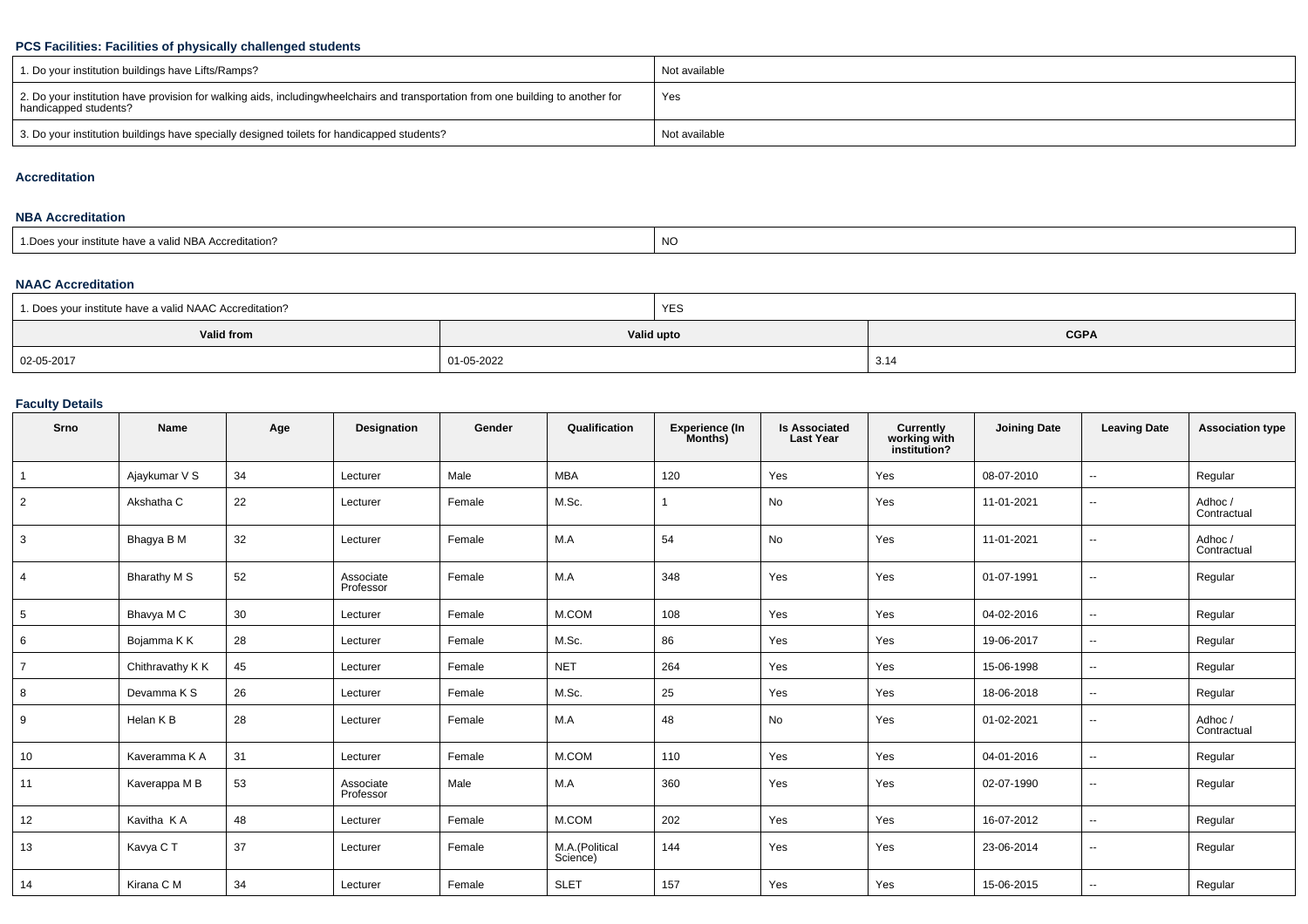| 15 | Krithi A K          | 29     | Lecturer                                            | Female | <b>MCA</b>      | 66  | Yes | Yes | 15-06-2015 | $\sim$                   | Regular                |
|----|---------------------|--------|-----------------------------------------------------|--------|-----------------|-----|-----|-----|------------|--------------------------|------------------------|
| 16 | Krithika MT         | 33     | Lecturer                                            | Female | M.Sc.           | 109 | Yes | Yes | 20-06-2011 | $\sim$                   | Regular                |
| 17 | Kushalappa M A      | 28     | Lecturer                                            | Male   | M.A.(Economics) | 59  | Yes | Yes | 10-08-2015 | --                       | Regular                |
| 18 | Kusumadhar K V      | 59     | Dean / Principal /<br>Director / Vice<br>Chancellor | Male   | M.Sc(Phy)       | 411 | Yes | Yes | 04-04-1986 | $\overline{\phantom{a}}$ | Regular                |
| 19 | Latha T K           | 45     | Other                                               | Female | <b>SLET</b>     | 214 | Yes | Yes | 01-08-2011 | $\overline{\phantom{a}}$ | Regular                |
| 20 | Lepakshi I D        | 42     | Lecturer                                            | Female | M.A             | 218 | Yes | Yes | 19-06-2017 | $\overline{\phantom{a}}$ | Regular                |
| 21 | Madaiah S S         | 52     | Lecturer                                            | Male   | M. Phil         | 312 | Yes | Yes | 11-07-1994 | $\overline{\phantom{a}}$ | Regular                |
| 22 | Muddappa K G        | 30     | Lecturer                                            | Male   | M.COM           | 96  | Yes | Yes | 16-07-2012 | $\overline{\phantom{a}}$ | Regular                |
| 23 | Murali K N          | 34     | Lecturer                                            | Female | M.Sc.           | 156 | Yes | Yes | 07-01-2014 | $\overline{\phantom{a}}$ | Regular                |
| 24 | Naresh A B          | 58     | Associate<br>Professor                              | Male   | Ph.D            | 342 | Yes | Yes | 31-08-1992 | --                       | Regular                |
| 25 | Nayana<br>Thammaiah | 29     | Lecturer                                            | Female | M. Phil         | 79  | Yes | Yes | 11-12-2013 | $\sim$                   | Regular                |
| 26 | Neema B R           | 29     | Lecturer                                            | Female | M.COM           | 13  | No  | Yes | 01-02-2021 | $\sim$                   | Adhoc /<br>Contractual |
| 27 | Nirmala H G         | 39     | Other                                               | Female | <b>SLET</b>     | 64  | Yes | Yes | 12-03-2015 | --                       | Regular                |
| 28 | Nithya P R          | 31     | Lecturer                                            | Female | M.COM           | 36  | Yes | Yes | 01-06-2017 | $\overline{\phantom{a}}$ | Regular                |
| 29 | Pavithra G          | 25     | Lecturer                                            | Female | <b>NET</b>      | 35  | Yes | Yes | 01-08-2017 | $\overline{\phantom{a}}$ | Regular                |
| 30 | Pemmaiah U T        | 34     | Lecturer                                            | Male   | <b>MCA</b>      | 126 | Yes | Yes | 01-07-2010 | $\sim$                   | Regular                |
| 31 | Ponnamma C C        | 26     | Lecturer                                            | Female | M.COM           | 36  | Yes | Yes | 15-07-2017 | $\overline{\phantom{a}}$ | Regular                |
| 32 | Ponnappa A M        | 31     | Lecturer                                            | Male   | <b>SLET</b>     | 70  | Yes | Yes | 09-09-2014 | $\sim$                   | Regular                |
| 33 | Pooja K S           | 26     | Lecturer                                            | Female | M.COM           | 47  | Yes | Yes | 01-08-2016 | $\overline{\phantom{a}}$ | Regular                |
| 34 | Prakruthi Aiyappa   | 23     | Lecturer                                            | Female | SLET            | 11  | Yes | Yes | 01-08-2019 | $\overline{\phantom{a}}$ | Regular                |
| 35 | Praveen Kumar A     | 26     | Lecturer                                            | Male   | M.A.(Economics) | 62  | Yes | Yes | 01-08-2017 | $\sim$                   | Regular                |
| 36 | Rajani S M          | 47     | Lecturer                                            | Female | <b>NET</b>      | 85  | Yes | Yes | 17-06-2013 | $\ddotsc$                | Regular                |
| 37 | Reetha N P          | 43     | Lecturer                                            | Female | <b>SLET</b>     | 157 | Yes | Yes | 01-06-2007 | $\sim$                   | Regular                |
| 38 | Rekha M P           | 50     | Associate<br>Professor                              | Female | Ph.D            | 265 | Yes | Yes | 15-06-1998 |                          | Regular                |
| 39 | Reshma MD           | 32     | Lecturer                                            | Female | M.A.(Economics) | 120 | Yes | Yes | 15-07-2010 | $\mathbb{Z}^2$           | Regular                |
| 40 | Revathi C M         | 42     | Lecturer                                            | Female | Ph.D            | 127 | Yes | Yes | 14-12-2009 | $\overline{\phantom{a}}$ | Regular                |
| 41 | Rini Chinnappa      | $33\,$ | Lecturer                                            | Female | M.A             | 96  | No  | Yes | 11-01-2021 | $\overline{\phantom{a}}$ | Adhoc /<br>Contractual |
| 42 | Savitha P P         | 41     | Lecturer                                            | Female | M.A             | 120 | Yes | Yes | 20-06-2011 | $\overline{\phantom{a}}$ | Regular                |
| 43 | Seema M C           | 29     | Lecturer                                            | Female | M.A.(History)   | 48  | Yes | Yes | 01-07-2016 | $\sim$                   | Regular                |